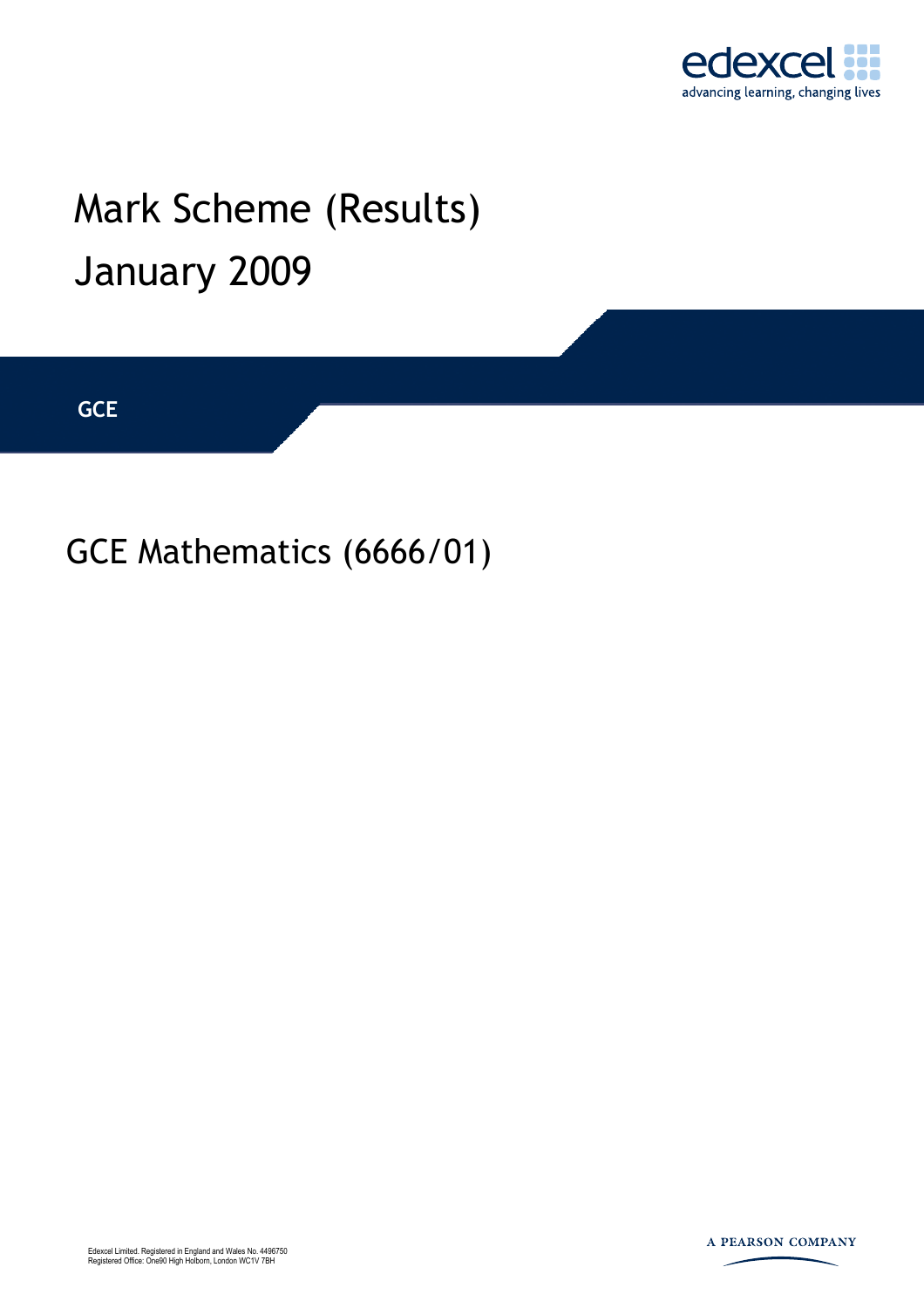| Question<br>Number | Scheme                                                                                                                                                                                                                                                                                                                             |                                  | Marks |
|--------------------|------------------------------------------------------------------------------------------------------------------------------------------------------------------------------------------------------------------------------------------------------------------------------------------------------------------------------------|----------------------------------|-------|
| 1                  | (a)   C: $y^2-3y = x^3+8$<br>$\left\{\frac{dy}{dx} \times \right\}$ $2y \frac{dy}{dx} - 3 \frac{dy}{dx} = 3x^2$<br>Differentiates implicitly to include either<br>$\pm ky \frac{dy}{dx}$ or $\pm 3 \frac{dy}{dx}$ . (Ignore $\left(\frac{dy}{dx} = \right)$ .)<br>Correct equation.<br>A correct (condoning sign error) attempt to | M <sub>1</sub><br>A <sub>1</sub> |       |
|                    | $(2y-3)\frac{dy}{dx} = 3x^2$<br>combine or factorise their ' $2y \frac{dy}{dx} - 3 \frac{dy}{dx}$ '.<br>Can be implied.                                                                                                                                                                                                            | M <sub>1</sub>                   |       |
|                    | $\frac{3x^2}{2y-3}$ A1 oe<br>$\frac{dy}{dx} = \frac{3x^2}{2y-3}$                                                                                                                                                                                                                                                                   |                                  | (4)   |
|                    | (b) $y = 3 \implies 9-3(3) = x^3 + 8$<br>Substitutes $y = 3$ into C.                                                                                                                                                                                                                                                               | M <sub>1</sub>                   |       |
|                    | $x^3 = -8 \Rightarrow x = -2$<br>Only $x = -2$   A1                                                                                                                                                                                                                                                                                |                                  |       |
|                    | $\frac{dy}{dx}$ = 4 from correct working.<br>$(-2,3)$ $\Rightarrow \frac{dy}{dx} = \frac{3(4)}{6-3}$ $\Rightarrow \frac{dy}{dx} = 4$<br>Also can be ft using their 'x' value and $y = 3$ in the<br>correct part (a) of $\frac{dy}{dx} = \frac{3x^2}{2y-3}$                                                                         | A1 $\sqrt{ }$                    | (3)   |
|                    | <b>1(b) final A1</b> $\sqrt{\phantom{a}}$ . Note if the candidate inserts their x value and $y = 3$ into $\frac{dy}{dx} = \frac{3x^2}{2y - 3}$ ,                                                                                                                                                                                   |                                  |       |
|                    | then an answer of $\frac{dy}{dx}$ = their $x^2$ , <b>may</b> indicate a correct follow through.                                                                                                                                                                                                                                    |                                  |       |
|                    |                                                                                                                                                                                                                                                                                                                                    |                                  | [7]   |

## **January 2009 6666 Core Mathematics C4 Mark Scheme**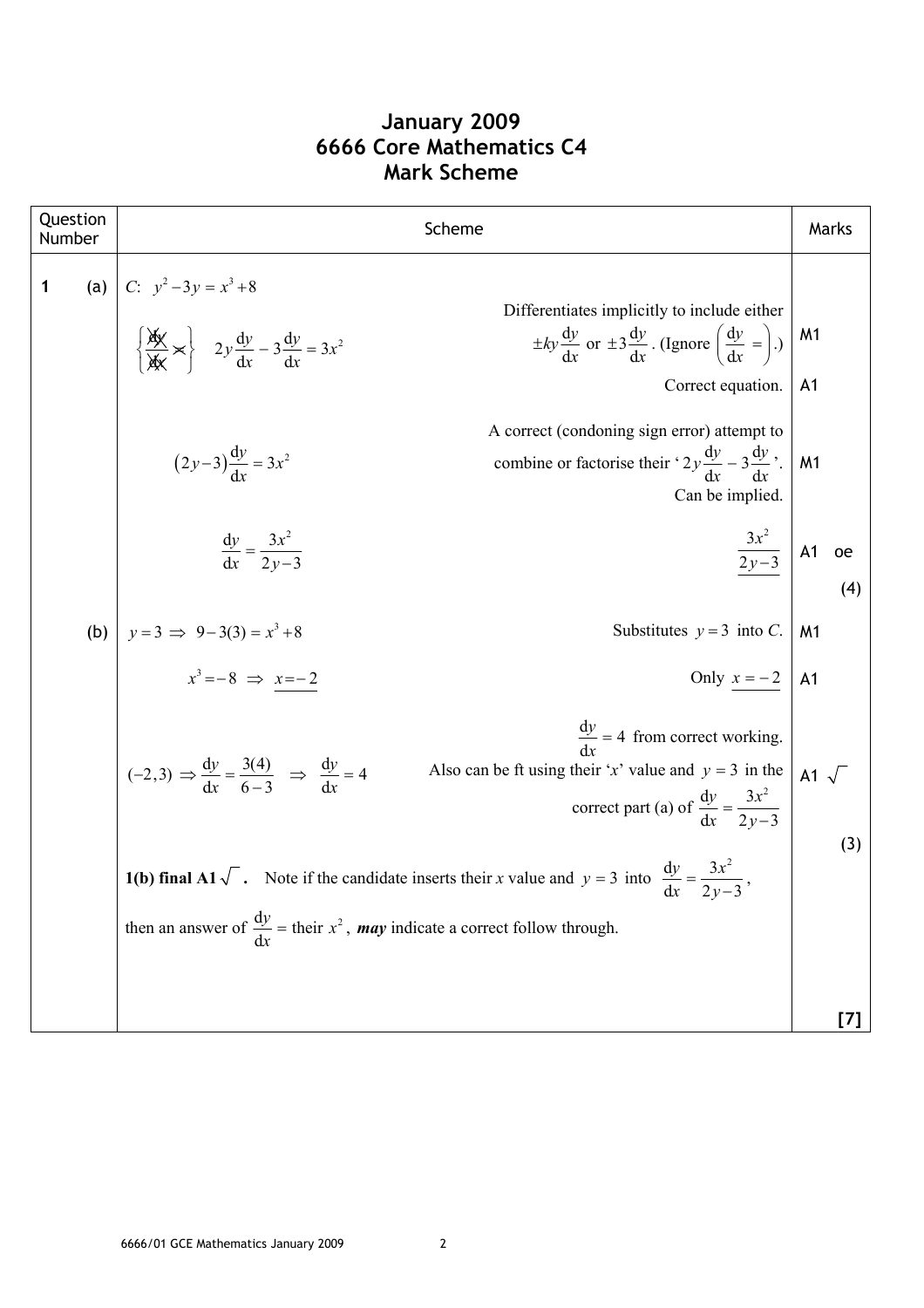| Question                                                                                     | Scheme                                                                                                          | Scheme                                               |                             |                 |                 |                    |
|----------------------------------------------------------------------------------------------|-----------------------------------------------------------------------------------------------------------------|------------------------------------------------------|-----------------------------|-----------------|-----------------|--------------------|
| 2                                                                                            | (a) $\text{Area}(R) = \int_{0}^{2} \frac{3}{\sqrt{(1+4x)}} dx = \int_{0}^{2} 3(1+4x)^{-\frac{1}{2}} dx$         | <i>Integrating</i> $3(1+4x)^{-\frac{1}{2}} dx$ gives | $\pm k(1+4x)^{\frac{1}{2}}$ | <i>M1</i>       |                 |                    |
| \n $= \left[\frac{3(1+4x)^{\frac{1}{2}}}{\frac{1}{2}(1+4x)^{\frac{1}{2}}}\right]_{0}^{2}$ \n | \n <i>Integrating</i> $3(1+4x)^{-\frac{1}{2}} dx$ is give                                                       | $\pm k(1+4x)^{\frac{1}{2}}$ .                        |                             |                 |                 |                    |
| \n $= \left[\frac{1}{2}(1+4x)^{\frac{1}{2}}\right]_{0}^{2}$ \n                               | \n        Substitutes limits of 2 and 0 into a changed function and subtracts the correct way round.\n          | <i>M1</i>                                            |                             |                 |                 |                    |
| \n $= \frac{3}{2} - \frac{3}{2} = 3 \text{ (units)}^2$ \n                                    | \n <i>Substitutes limits of 2 and 0 into a change direction and subtracts the correct way round.\n      </i> \n | \n <i>M1</i>                                         |                             |                 |                 |                    |
| \n        (Answer of 3 with no working scores\n                                              | \n        Can be implied. Ignore limits and dx.\n                                                               | \n        (4)\n                                      |                             |                 |                 |                    |
| \n        (a) $= (\pi) \left[\frac{2}{4} \ln 1+4x \right]_{0}^{2}$ \n                        | \n        Can be implied. Ignore limits of 2 and 0.\n                                                           | \n        (4)\n                                      |                             |                 |                 |                    |
| \n        (5)\n                                                                              | \n        (4)\n                                                                                                 | \n        (5)\n                                      | \n        (5)\n             | \n        (6)\n | \n        (6)\n | \n        (7)\left |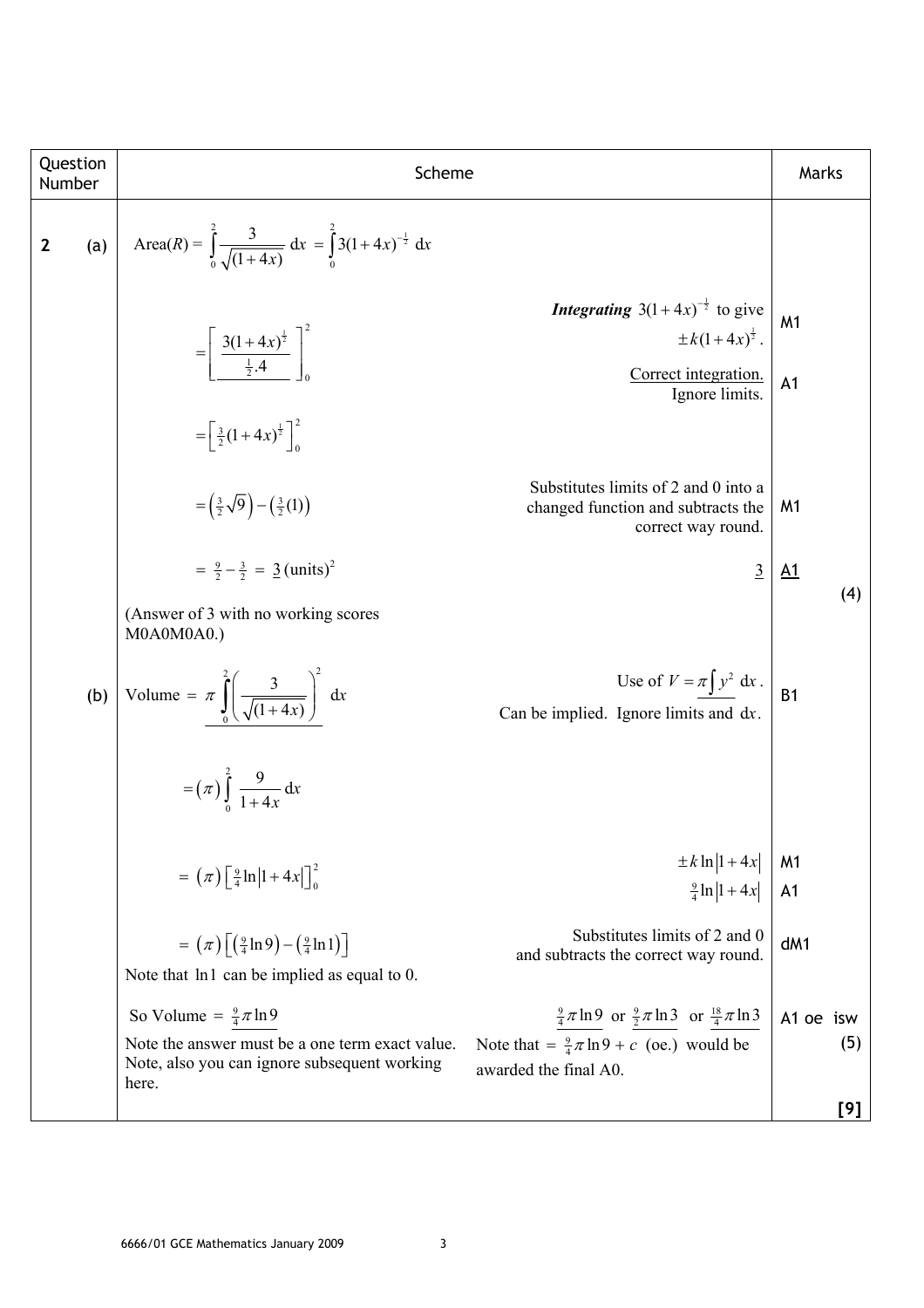| Question<br>Number  | Scheme                                                                                                                                                                                                                 |                                                                                                                                                                                                                                                                             | Marks                                    |
|---------------------|------------------------------------------------------------------------------------------------------------------------------------------------------------------------------------------------------------------------|-----------------------------------------------------------------------------------------------------------------------------------------------------------------------------------------------------------------------------------------------------------------------------|------------------------------------------|
| $\mathbf{3}$<br>(a) | $27x^2 + 32x + 16 \equiv A(3x + 2)(1 - x) + B(1 - x) + C(3x + 2)^2$                                                                                                                                                    | Forming this identity                                                                                                                                                                                                                                                       | M1                                       |
|                     | $x=-\frac{2}{3}$ , $12-\frac{64}{3}+16=(\frac{5}{3})B \Rightarrow \frac{20}{3}=(\frac{5}{3})B \Rightarrow B=4$<br>$27 + 32 + 16 = 25C \implies 75 = 25C \implies C = 3$<br>$x=1$ ,                                     | Substitutes either $x = -\frac{2}{3}$ or<br>$x = 1$ into their identity or<br>equates 3 terms or substitutes<br>in values to write down three<br>simultaneous equations.<br>Both $B = 4$ and $C = 3$<br>(Note the A1 is dependent<br>on both method marks in<br>this part.) | M <sub>1</sub><br>A <sub>1</sub>         |
|                     | Equate $x^2$ : $27 = -3A + 9C \Rightarrow 27 = -3A + 27 \Rightarrow 0 = -3A$<br>$\Rightarrow A = 0$<br>$x=0$ , $16 = 2A + B + 4C$<br>$\Rightarrow$ 16 = 2A + 4 + 12 $\Rightarrow$ 0 = 2A $\Rightarrow$ A = 0           | Compares coefficients or<br>substitutes in a third $x$ -value<br>or uses simultaneous<br>equations to show $A = 0$ .                                                                                                                                                        | <b>B1</b><br>(4)                         |
|                     | (b) $f(x) = \frac{4}{(3x+2)^2} + \frac{3}{(1-x)}$<br>$= 4(3x+2)^{-2} + 3(1-x)^{-1}$<br>= $4\left[2\left(1+\frac{3}{2}x\right)^{-2}\right]+3(1-x)^{-1}$<br>= $1(1+\frac{3}{2}x)^{-2}$ + 3 $(1-x)^{-1}$                  | Moving powers to top on any<br>one of the two expressions                                                                                                                                                                                                                   | M <sub>1</sub>                           |
|                     | = $1\left\{1+(-2)(\frac{3x}{2});+\frac{(-2)(-3)}{2!}(\frac{3x}{2})^2+\dots\right\}$<br>+ 3 $\left\{1+(-1)(-x);+\frac{(-1)(-2)}{2!}(-x)^2+\right\}$<br>$=\left\{1-3x+\frac{27}{4}x^2+\right\}+3\left\{1+x+x^2+\right\}$ | Either $1 \pm (-2)(\frac{3x}{2})$ or<br>$1 \pm (-1)(-x)$ from either first<br>or second expansions<br>respectively<br>Ignoring 1 and 3, any one<br>correct $\{\dots \dots \}$ expansion.<br>Both $\{\dots \dots \}$ correct.                                                | dM1;<br>A <sub>1</sub><br>A <sub>1</sub> |
|                     | $= 4 + 0x$ ; + $\frac{39}{4}x^2$                                                                                                                                                                                       | $4 + (0x)$ ; $\frac{39}{4}x^2$   A1; A1                                                                                                                                                                                                                                     | (6)                                      |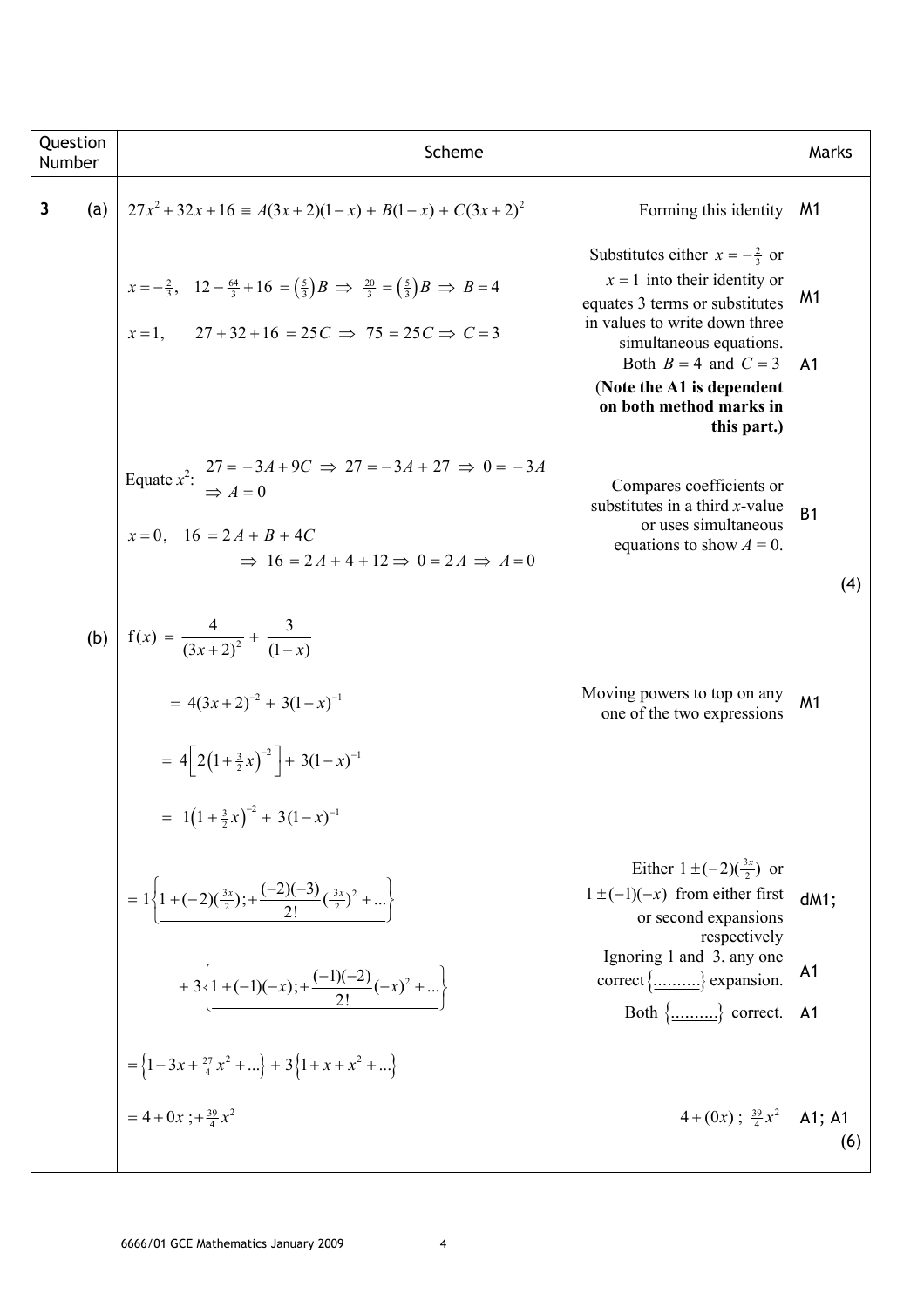| Question<br>Number | Scheme                                                                                                                                                                                                                                              |                                                                                                                                                                                                                                                                                          | Marks          |
|--------------------|-----------------------------------------------------------------------------------------------------------------------------------------------------------------------------------------------------------------------------------------------------|------------------------------------------------------------------------------------------------------------------------------------------------------------------------------------------------------------------------------------------------------------------------------------------|----------------|
| (c)                | Actual = $f(0.2) = \frac{1.08 + 6.4 + 16}{(6.76)(0.8)}$<br>$=\frac{23.48}{5.408} = 4.341715976 = \frac{2935}{676}$<br>Or<br>Actual = f(0.2) = $\frac{4}{(3(0.2) + 2)^2} + \frac{3}{(1-0.2)}$<br>$=\frac{4}{6.76}+3.75=4.341715976=\frac{2935}{676}$ | Attempt to find the<br>actual value of $f(0.2)$<br>or seeing awrt 4.3 and believing<br>it is candidate's actual $f(0.2)$ .<br>Candidates can also attempt to<br>find the actual value by using<br>$rac{A}{(3x+2)} + \frac{B}{(3x+2)^2} + \frac{C}{(1-x)}$<br>with their $A, B$ and $C$ . | M <sub>1</sub> |
|                    | Estimate = $f(0.2) = 4 + \frac{39}{4}(0.2)^2$<br>$= 4 + 0.39 = 4.39$                                                                                                                                                                                | Attempt to find an estimate for<br>$f(0.2)$ using their answer to (b)                                                                                                                                                                                                                    | M1 $\sqrt{ }$  |
|                    | %age error = $\frac{ 4.39 - 4.341715976 }{4.341715976} \times 100$                                                                                                                                                                                  | their estimate - actual $\times 100$                                                                                                                                                                                                                                                     | M <sub>1</sub> |
|                    | $= 1.112095408 = 1.1\% (2sf)$                                                                                                                                                                                                                       | 1.1%                                                                                                                                                                                                                                                                                     | A1 cao<br>(4)  |
|                    |                                                                                                                                                                                                                                                     |                                                                                                                                                                                                                                                                                          | $[14]$         |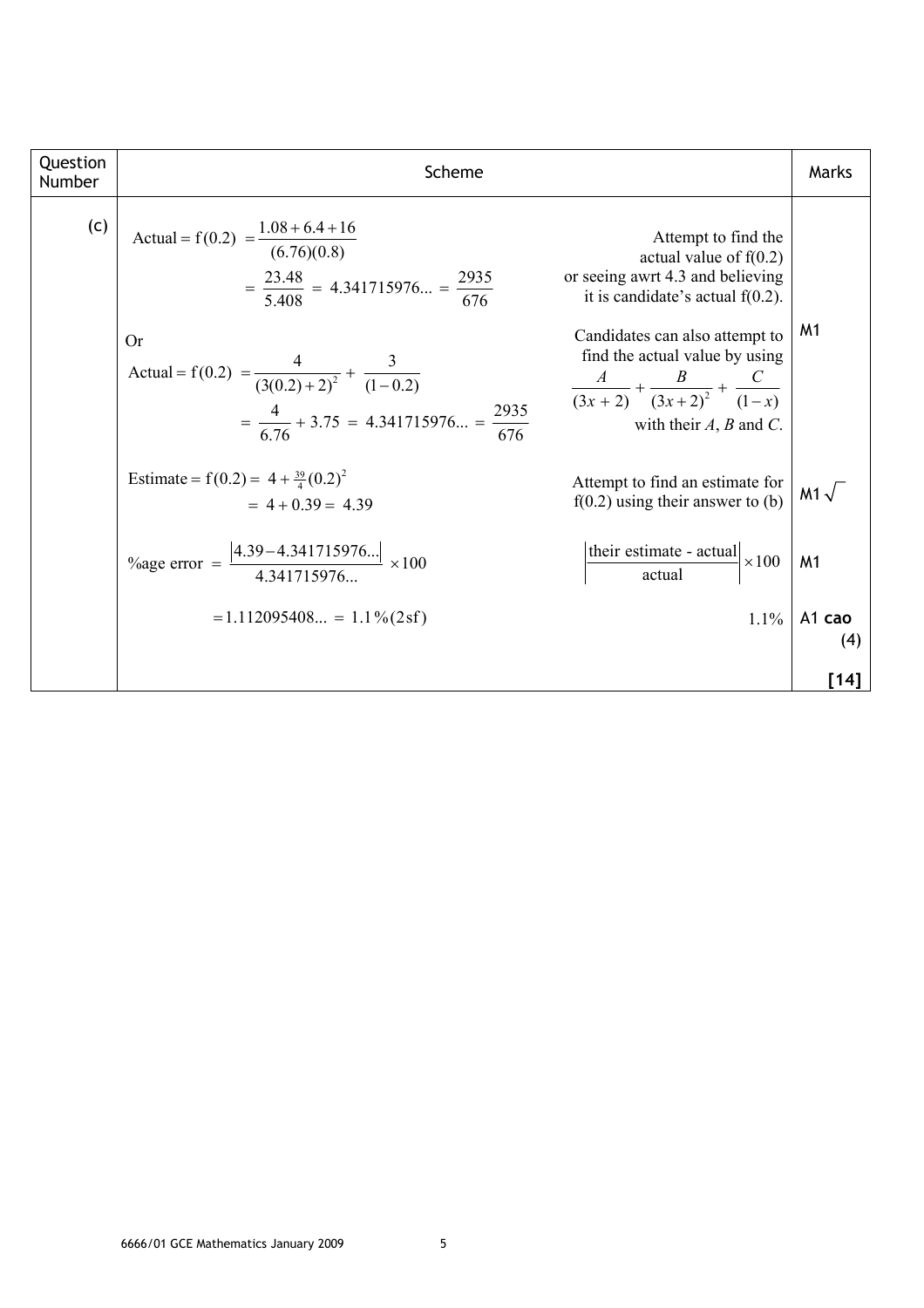| Question<br>Number      |     | Scheme                                                                                                                                                                                                                             |                                                                                                                       | Marks                            |
|-------------------------|-----|------------------------------------------------------------------------------------------------------------------------------------------------------------------------------------------------------------------------------------|-----------------------------------------------------------------------------------------------------------------------|----------------------------------|
| $\overline{\mathbf{4}}$ | (a) | $d_1 = -2i + j - 4k$ , $d_2 = qi + 2j + 2k$                                                                                                                                                                                        |                                                                                                                       |                                  |
|                         |     | $\left \text{As}\begin{matrix} \mathbf{d}_1 \bullet \mathbf{d}_2 = \begin{bmatrix} -2 \\ 1 \\ -4 \end{bmatrix} \bullet \begin{bmatrix} q \\ 2 \\ 2 \end{bmatrix} \right  = \frac{(-2 \times q) + (1 \times 2) + (-4 \times 2)}{2}$ | Apply dot product calculation<br>between two direction vectors,<br>ie. $(-2 \times q) + (1 \times 2) + (-4 \times 2)$ | M1                               |
|                         |     | $d \cdot d = 0 \implies -2q + 2 - 8 = 0$<br>$-2q = 6 \implies q = -3$ AG                                                                                                                                                           | Sets $\mathbf{d}_1 \bullet \mathbf{d}_2 = 0$<br>and solves to find $q = -3$                                           | A1 cso<br>(2)                    |
|                         | (b) | Lines meet where:                                                                                                                                                                                                                  |                                                                                                                       |                                  |
|                         |     | $\begin{bmatrix} 11 \\ 2 \\ 17 \end{bmatrix} + \lambda \begin{bmatrix} -2 \\ 1 \\ 1 \end{bmatrix} = \begin{bmatrix} -5 \\ 11 \\ 1 \end{bmatrix} + \mu \begin{bmatrix} q \\ 2 \\ 2 \end{bmatrix}$                                   |                                                                                                                       |                                  |
|                         |     | i: $11 - 2\lambda = -5 + a\mu$<br>(1)<br>First two of $\mathbf{j}: 2 + \lambda = 11 + 2\mu$<br>(2)<br><b>k</b> : $17 - 4\lambda = p + 2\mu$<br>(3)                                                                                 | Need to see equations<br>$(1)$ and $(2)$ .<br>Condone one slip.<br>(Note that $q = -3$ .)                             | M <sub>1</sub>                   |
|                         |     | (1) + 2(2) gives: $15 = 17 + \mu \implies \mu = -2$                                                                                                                                                                                | Attempts to solve $(1)$ and $(2)$ to<br>find one of either $\lambda$ or $\mu$                                         | dM1                              |
|                         |     | (2) gives: $2 + \lambda = 11 - 4 \implies \lambda = 5$                                                                                                                                                                             | Any one of $\lambda = 5$ or $\mu = -2$<br>Both $\lambda = 5$ and $\mu = -2$                                           | A <sub>1</sub><br>A <sub>1</sub> |
|                         |     | (3) $\Rightarrow$ 17 - 4(5) = p + 2(-2)                                                                                                                                                                                            | Attempt to substitute their $\lambda$<br>and $\mu$ into their <b>k</b> component to<br>give an equation in $p$ alone. | ddM1                             |
|                         |     | $\Rightarrow$ $p = 17 - 20 + 4 \Rightarrow p = 1$                                                                                                                                                                                  |                                                                                                                       | $p=1$ A1 cso<br>(6)              |
|                         |     | (c) $\mathbf{r} = \begin{pmatrix} 11 \\ 2 \\ 17 \end{pmatrix} + 5 \begin{pmatrix} -2 \\ 1 \\ -4 \end{pmatrix}$ or $\mathbf{r} = \begin{pmatrix} -5 \\ 11 \\ 1 \end{pmatrix} - 2 \begin{pmatrix} -3 \\ 2 \\ 2 \end{pmatrix}$        | Substitutes their value of $\lambda$ or<br>$\mu$ into the correct line $l_1$ or $l_2$ .                               | M <sub>1</sub>                   |
|                         |     | Intersect at $\mathbf{r} = \begin{pmatrix} 1 \\ 7 \\ -3 \end{pmatrix}$ or $\underline{(1, 7, -3)}$                                                                                                                                 | $\begin{bmatrix} 1 \\ 7 \\ -3 \end{bmatrix}$ or $(1, 7, -3)$ A1                                                       |                                  |
|                         |     |                                                                                                                                                                                                                                    |                                                                                                                       | (2)                              |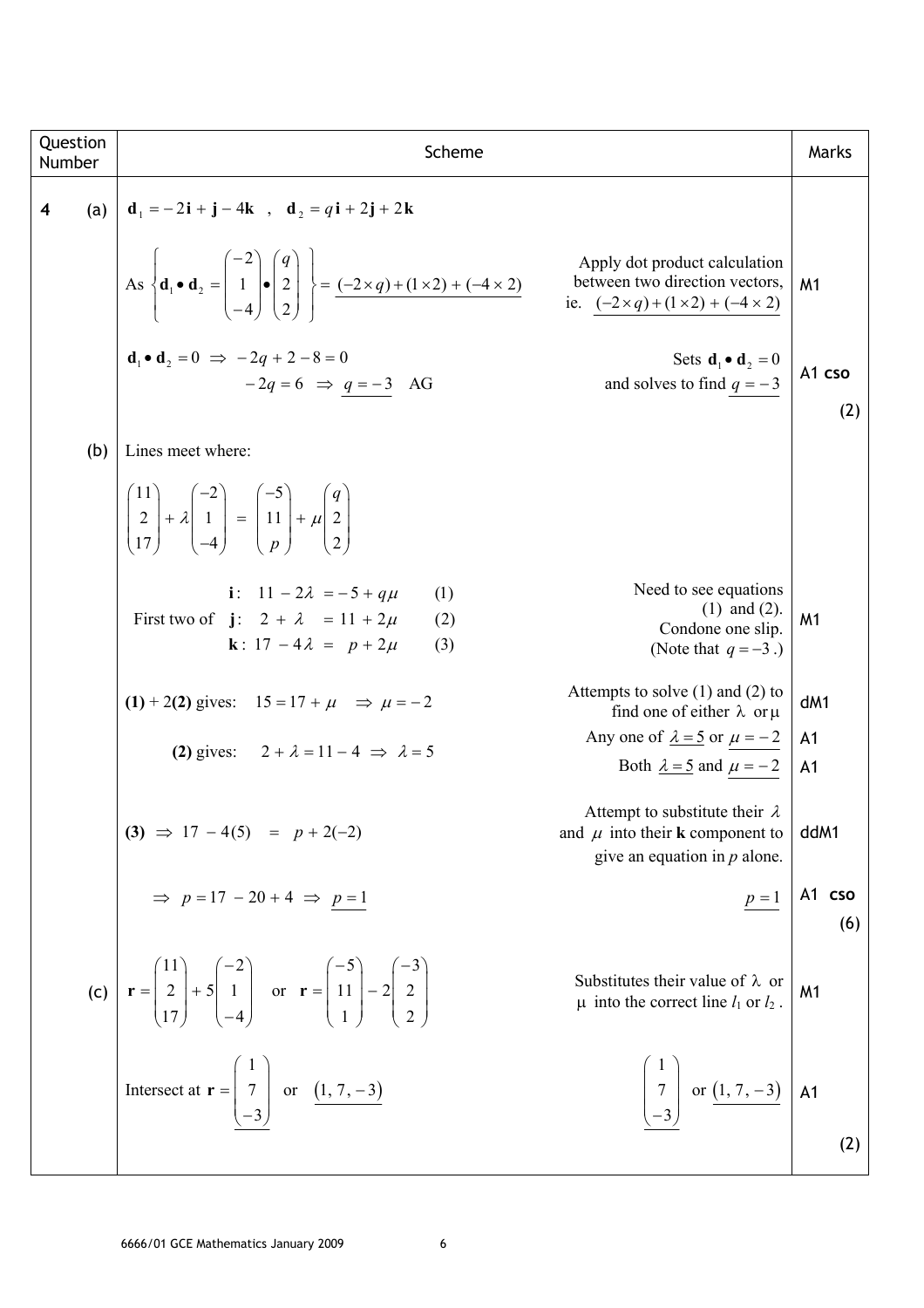| Question<br>Number | Scheme                                                                                                                                                                                                                                                                                                                                                                                                                                                                       | Marks               |
|--------------------|------------------------------------------------------------------------------------------------------------------------------------------------------------------------------------------------------------------------------------------------------------------------------------------------------------------------------------------------------------------------------------------------------------------------------------------------------------------------------|---------------------|
|                    | (d) Let $\overrightarrow{OX} = \mathbf{i} + 7\mathbf{j} - 3\mathbf{k}$ be point of intersection<br>Finding vector $AX$ by finding the<br>$\overrightarrow{AX} = \overrightarrow{OX} - \overrightarrow{OA} = \begin{pmatrix} 1 \\ 7 \\ -3 \end{pmatrix} - \begin{pmatrix} 9 \\ 3 \\ 13 \end{pmatrix} = \begin{pmatrix} -8 \\ 4 \\ -16 \end{pmatrix}$<br>difference between $\overrightarrow{OX}$ and $\overrightarrow{OA}$ .<br>Can be ft using candidate's $\overline{OX}$ . | M1 $\sqrt{ }$ $\pm$ |
|                    | $\overrightarrow{OB} = \overrightarrow{OA} + \overrightarrow{AB} = \overrightarrow{OA} + 2\overrightarrow{AX}$<br>$\begin{pmatrix} 9 \\ 3 \\ 13 \end{pmatrix} + 2 \left  \text{ their } \overrightarrow{AX} \right  \text{ dM1 } \sqrt{\ }$<br>$\overrightarrow{OB} = \begin{bmatrix} 9 \\ 3 \\ 13 \end{bmatrix} + 2 \begin{bmatrix} -8 \\ 4 \\ 16 \end{bmatrix}$                                                                                                            |                     |
|                    | $\begin{bmatrix} -7 \\ 11 \\ -19 \end{bmatrix}$ or $\frac{-7i + 11j - 19k}{$ or $\frac{(-7, 11, -19)}{2}$ A1<br>Hence, $\overrightarrow{OB} = \begin{pmatrix} -7 \\ 11 \\ -19 \end{pmatrix}$ or $\overrightarrow{OB} = \frac{-7i + 11j - 19k}{ }$                                                                                                                                                                                                                            |                     |
|                    |                                                                                                                                                                                                                                                                                                                                                                                                                                                                              | (3)                 |
|                    |                                                                                                                                                                                                                                                                                                                                                                                                                                                                              | [13]                |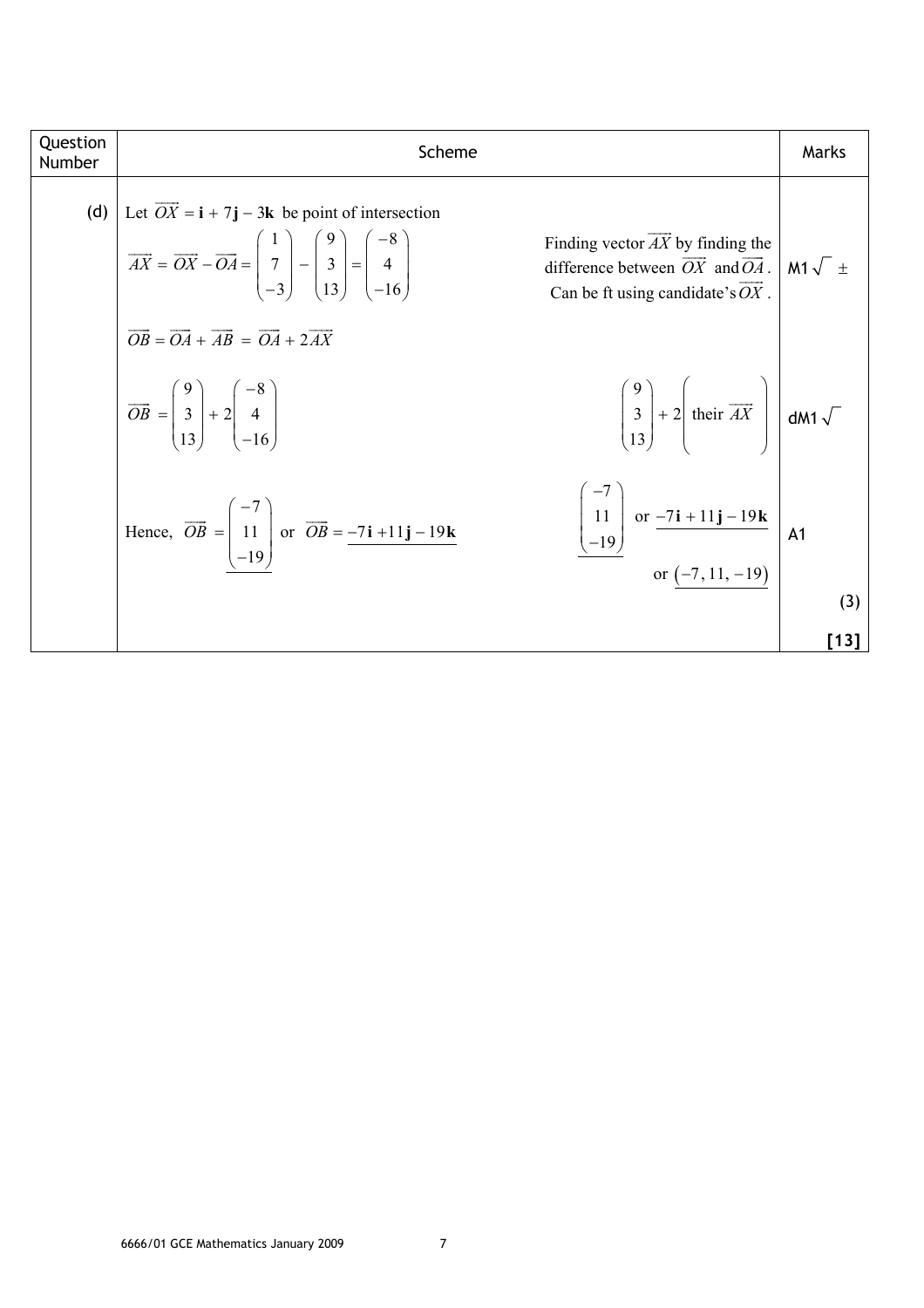| Number | Question | Scheme                                                                                                                                             |                                                                                                                                                                                      | Marks                 |
|--------|----------|----------------------------------------------------------------------------------------------------------------------------------------------------|--------------------------------------------------------------------------------------------------------------------------------------------------------------------------------------|-----------------------|
| 5      | (a)      | Similar triangles $\Rightarrow$ $\frac{r}{h} = \frac{16}{24} \Rightarrow r = \frac{2h}{3}$                                                         | Uses similar triangles, ratios or<br>trigonometry to find either one of these<br>two expressions oe.                                                                                 | M1                    |
|        |          | $V = \frac{1}{3}\pi r^2 h = \frac{1}{3}\pi \left(\frac{2h}{3}\right)^2 h = \frac{4\pi h^3}{27}$<br>AG                                              | Substitutes $r = \frac{2h}{3}$ into the formula for the<br>volume of water V.                                                                                                        | A <sub>1</sub><br>(2) |
|        | (b)      | From the question, $\frac{dV}{dt} = 8$                                                                                                             | $\frac{dV}{dt} = 8$ B1                                                                                                                                                               |                       |
|        |          | $\frac{dV}{dh} = \frac{12\pi h^2}{27} = \frac{4\pi h^2}{9}$                                                                                        | $rac{\mathrm{d}V}{\mathrm{d}h} = \frac{12\,\pi\,h^2}{27}$ or $rac{4\,\pi\,h^2}{9}$                                                                                                   | <b>B1</b>             |
|        |          | $\frac{\mathrm{d}h}{\mathrm{d}t} = \frac{\mathrm{d}V}{\mathrm{d}t} \div \frac{\mathrm{d}V}{dh} = 8 \times \frac{9}{4\pi h^2} = \frac{18}{\pi h^2}$ | Candidate's $\frac{dV}{dt} \div \frac{dV}{dh}$ ;   M1;<br>$8 \div \left(\frac{12\pi h^2}{27}\right)$ or $8 \times \frac{9}{4\pi h^2}$ or $\frac{18}{\pi h^2}$ oe $\left  A1 \right $ |                       |
|        |          | When $h = 12$ , $\frac{dh}{dt} = \frac{18}{144 \pi} = \frac{1}{8\pi}$                                                                              | $\frac{18}{144\pi}$ or $\frac{1}{8\pi}$ A1 oe isw                                                                                                                                    |                       |
|        |          | Note the answer must be a one term exact value.<br>Note, also you can ignore subsequent working<br>after $\frac{18}{144 \pi}$ .                    |                                                                                                                                                                                      | (5)                   |
|        |          |                                                                                                                                                    |                                                                                                                                                                                      | $\vert I \vert$       |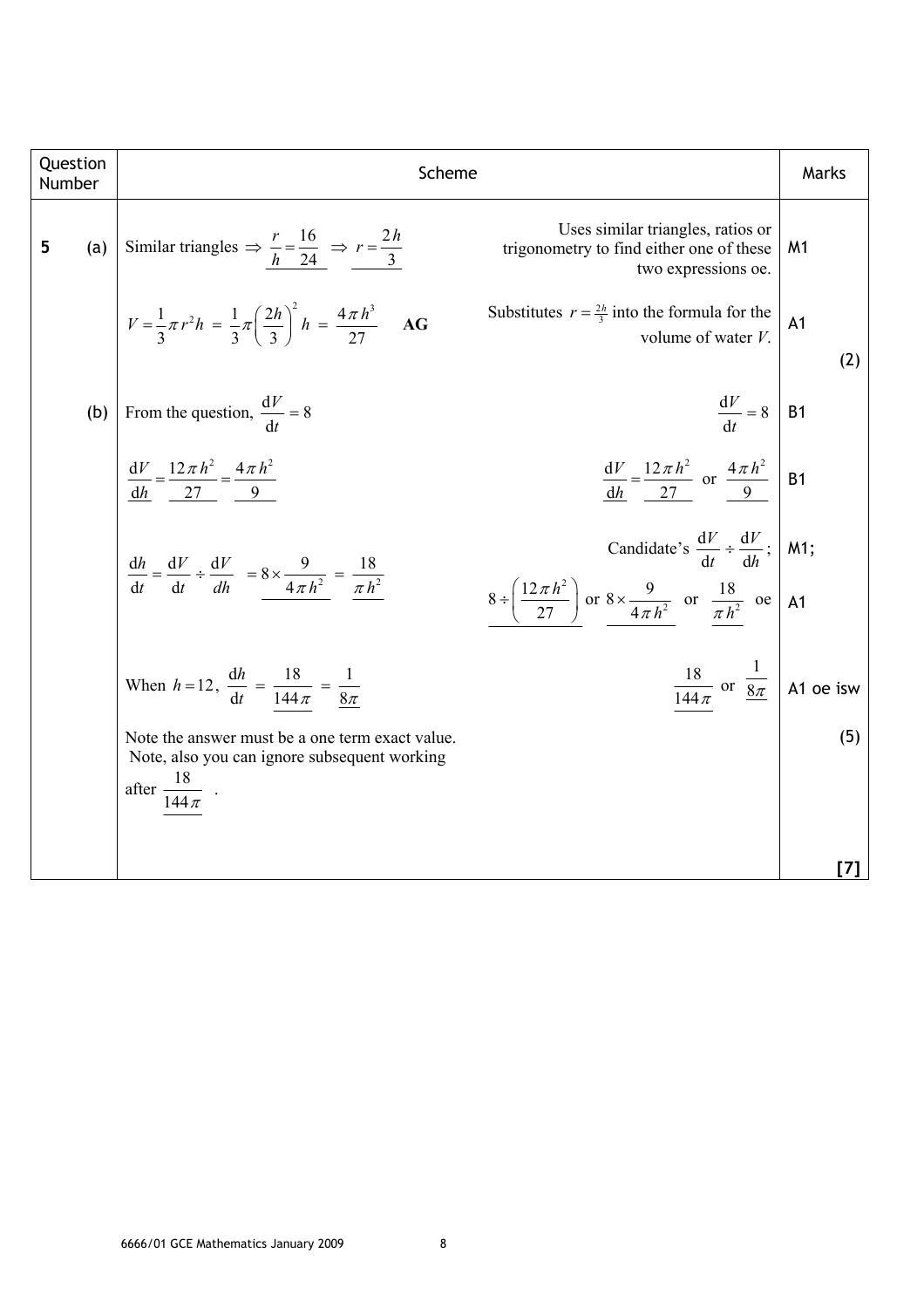| Question<br>Number |     | Scheme                                                                                                                                                                                | Marks                 |
|--------------------|-----|---------------------------------------------------------------------------------------------------------------------------------------------------------------------------------------|-----------------------|
| 6                  | (a) | $\int \tan^2 x dx$                                                                                                                                                                    |                       |
|                    |     | $\left[ NB : \frac{\sec^2 A = 1 + \tan^2 A}{\sec^2 A} \right]$ gives $\tan^2 A = \sec^2 A - 1$<br>The correct underlined identity.                                                    | M <sub>1</sub> oe     |
|                    |     | $=\int \sec^2 x - 1 dx$                                                                                                                                                               |                       |
|                    |     | Correct integration<br>$=$ $\tan x - x (+ c)$<br>with/without $+ c$                                                                                                                   | A <sub>1</sub><br>(2) |
|                    |     | (b) $\int \frac{1}{x^3} \ln x \, dx$                                                                                                                                                  |                       |
|                    |     | $\begin{cases}\nu = \ln x & \implies \frac{du}{dx} = \frac{1}{x} \\ \frac{dv}{dx} = x^{-3} & \implies v = \frac{x^{-2}}{-2} = \frac{-1}{2x^2}\n\end{cases}$                           |                       |
|                    |     | $=-\frac{1}{2x^2}\ln x - \int -\frac{1}{2x^2}\cdot\frac{1}{x} dx$<br>Use of 'integration by parts'<br>formula in the correct direction.<br>Correct direction means that $u = \ln x$ . | M <sub>1</sub>        |
|                    |     | Correct expression.                                                                                                                                                                   | A <sub>1</sub>        |
|                    |     | An attempt to multiply through<br>$=-\frac{1}{2x^2}\ln x + \frac{1}{2}\int \frac{1}{x^3} dx$<br>$\frac{k}{r^n}$ , $n \in \mathbb{Z}$ , $n \dots 2$ by $\frac{1}{x}$ and an            |                       |
|                    |     | attempt to<br>$=-\frac{1}{2x^2}\ln x + \frac{1}{2}\left(-\frac{1}{2x^2}\right)(+c)$<br>"integrate" (process the result);                                                              | M <sub>1</sub>        |
|                    |     | correct solution with/without + $c$                                                                                                                                                   | A1 oe<br>(4)          |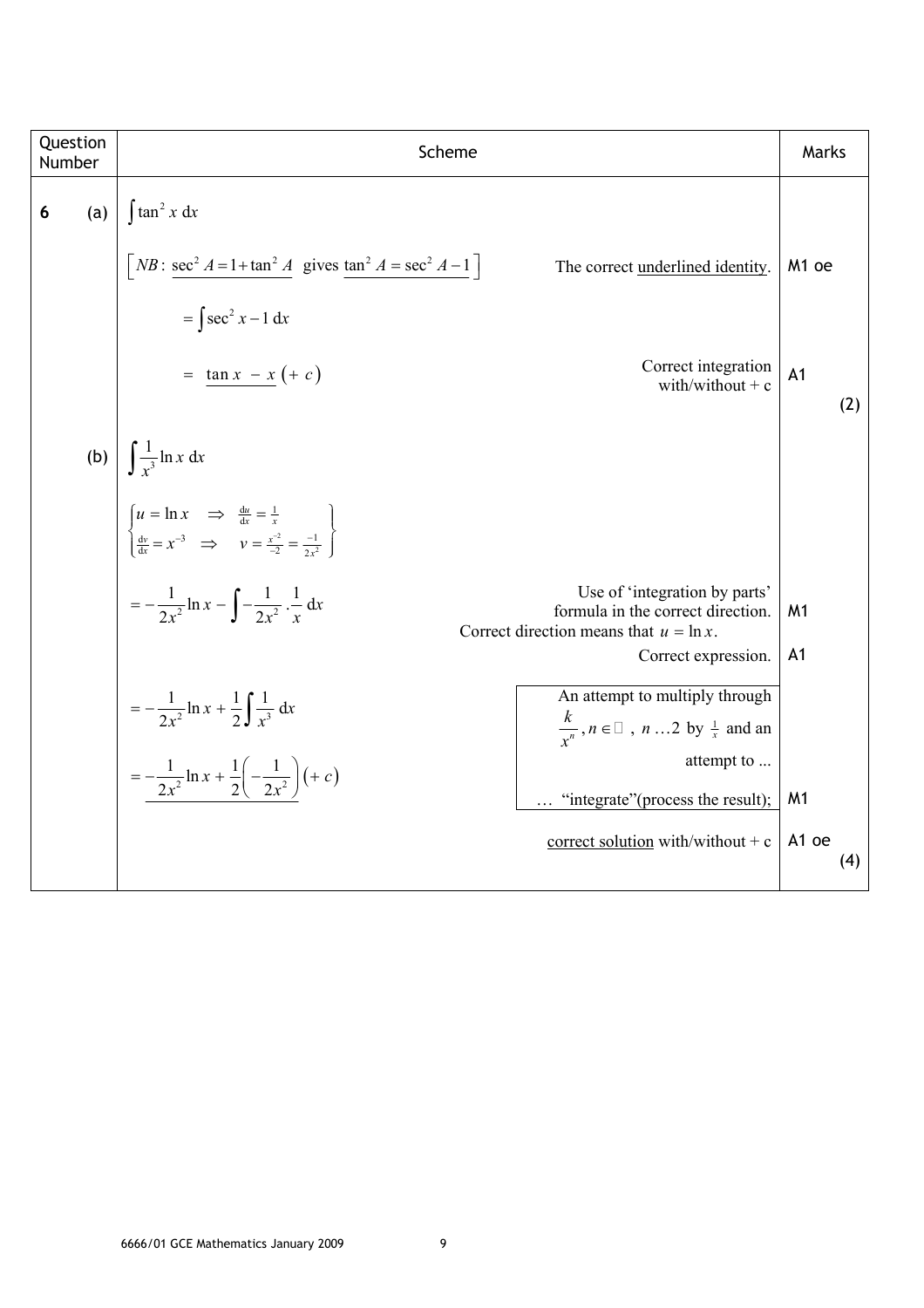| Question<br>Number | Scheme                                                                                                                             |                                                                                                        | Marks            |
|--------------------|------------------------------------------------------------------------------------------------------------------------------------|--------------------------------------------------------------------------------------------------------|------------------|
|                    | (c) $\int \frac{e^{3x}}{1+e^{x}} dx$                                                                                               |                                                                                                        |                  |
|                    | $\begin{cases} u = 1 + e^x \implies \frac{du}{dx} = e^x, \frac{dx}{du} = \frac{1}{e^x}, \frac{dx}{du} = \frac{1}{u-1} \end{cases}$ | Differentiating to find any one of the<br>three underlined                                             | $\underline{B1}$ |
|                    | $= \int \frac{e^{2x} \cdot e^x}{1 + e^x} dx = \int \frac{(u-1)^2 \cdot e^x}{u} \cdot \frac{1}{e^x} du$                             | Attempt to substitute for $e^{2x} = f(u)$ ,<br>their $\frac{dx}{du} = \frac{1}{e^x}$ and $u = 1 + e^x$ | $M1*$            |
|                    | or = $\int \frac{(u-1)^3}{u} \cdot \frac{1}{(u-1)} du$                                                                             | or $e^{3x} = f(u)$ , their $\frac{dx}{du} = \frac{1}{u-1}$ and<br>$u = 1 + e^{x}$ .                    |                  |
|                    | $= \int \frac{(u-1)^2}{u} du$                                                                                                      | $\int \frac{(u-1)^2}{u} \, \mathrm{d}u$                                                                | A1               |
|                    | $=\int \frac{u^2-2u+1}{u} du$                                                                                                      | An attempt to<br>multiply out their numerator<br>to give at least three terms                          |                  |
|                    | $=\int u-2+\frac{1}{u} du$                                                                                                         | and divide through each term by $u$                                                                    | $dM1*$           |
|                    | $=\frac{u^{2}}{2}-2u+\ln u \, (+c)$                                                                                                | Correct integration<br>with/without $+c$                                                               | A <sub>1</sub>   |
|                    | $=\frac{(1+e^x)^2}{2}-2(1+e^x)+\ln(1+e^x)+c$                                                                                       | Substitutes $u = 1 + e^x$ back into their<br>integrated expression with at least two<br>terms.         | dM1*             |
|                    | $=\frac{1}{2} + e^{x} + \frac{1}{2}e^{2x} - 2 - 2e^{x} + \ln(1 + e^{x}) + c$                                                       |                                                                                                        |                  |
|                    | $=\frac{1}{2}+e^{x}+\frac{1}{2}e^{2x}-2-2e^{x}+ln(1+e^{x})+c$                                                                      |                                                                                                        |                  |
|                    | $=\frac{1}{2}e^{2x}-e^x+\ln(1+e^x)-\frac{3}{2}+c$                                                                                  |                                                                                                        |                  |
|                    | $=\frac{1}{2}e^{2x}-e^x+\ln(1+e^x)+k$<br>AG                                                                                        | $\frac{1}{2}e^{2x} - e^x + \ln(1 + e^x) + k$<br>must use a +c and " $-\frac{3}{2}$ " combined.         | A1 cso<br>(7)    |
|                    |                                                                                                                                    |                                                                                                        | $[13]$           |